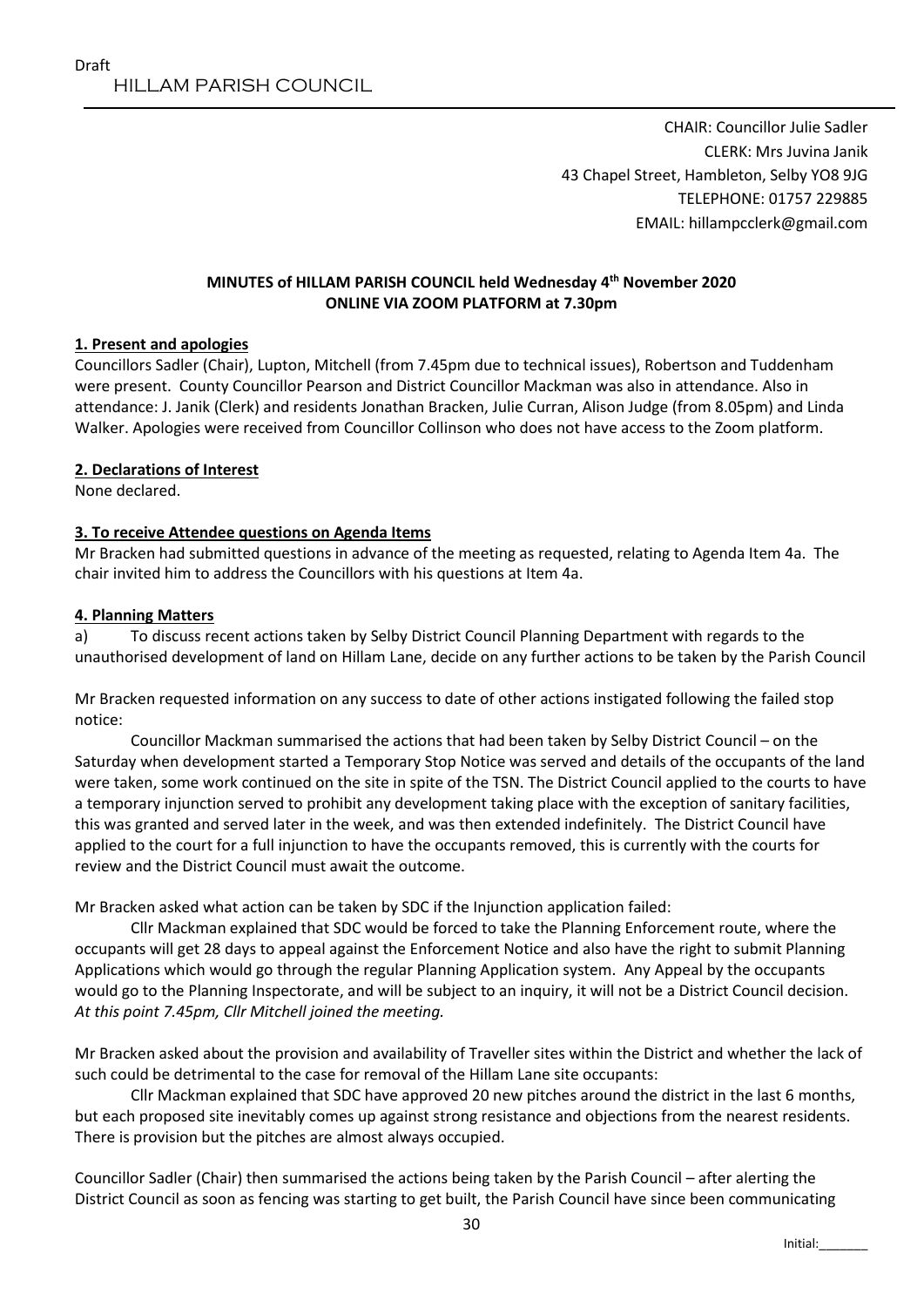# Draft

with the District Council and the police about the matter. A letter calling for action was sent to the Chief Executives of SDC and NYCC, the NY Police, Fire and Crime Commissioner, the Leader of SDC, the Head of Planning at SDC and Nigel Adams MP. SDC have acted swiftly and the PC will continue to lobby the authorities to keep the pressure on. **Action:** Hillam PC will be in touch with the neighbouring Parish Councils to ask that they do the same and it will also be writing to all local landowners to ask that they ensure land is only sold to those with a genuine interest and legitimate reasons for buying. The PC will also be requesting a more of a police presence due to reports of dangerous driving and other insalubrious activities but urge people who witness these activities to note down vehicle registrations or any details and report them to the Police.

*At this point 8.05pm Alison Judge (resident) joined the meeting*

Linda Walker requested that the PC ensure the residents of Hillam are informed about such planning matters including the current Application by Ten Acres' occupants (Agenda Item 4c). **Action**: The clerk will distribute the information via the Hillam News Facebook page and the village email network.

Regarding the occupants of the field driving over the verge to access the land, County Councillor Pearson explained there will be an access with the field but this will be permitted for Farm Vehicle Access only.

# b) To receive and discuss pre-application plans for Maspin Grange Farm

Councillors had reviewed the plans in advance of the meeting and in general the plans look acceptable, positively looking at sustainable and ecological design. It was agreed the original Hedgerows should be retained and this should be made clear. The main concern was the text that strongly suggested further development in the future and the fact that a further acre of land has been purchased.

**Action**: It was agreed to request the developer attend a meeting to discuss the development.

*During this discussion, at 8.20pm, Cllr Sadler, Cllr Robertson and Alison Judge lost connection, the meeting was paused to give the Councillors time to reconnect. A problem had occurred through Hillam and certain properties had no internet connection. Cllr Sadler called the clerk to be part of the meeting via speakerphone. Cllr Lupton took on the role of Acting Chair. Cllr Robertson and Alison Judge did not return to the meeting.*

# c) Comments on Applications:

i) Section 73 Application to vary condition 1 and 2 of Planning Appeal no. APP/N2739/C/14/2227549/50/51/52/53/54 continuation of the use of the Land as a gypsy caravan site, including the retention of caravans, hardstanding, lighting, outbuildings and chattels including sheds, a lorry/trailer body without the benefit of planning permission granted by appeal on 21 January 2016

Councillor Mackman has already lodged a request for this application to go in front of the planning committee rather than being determined by an individual officer. This will automatically happen if 10 letters objecting to the application are received. **Resolved:** Council will object for the following reasons and the residents of Hillam will be made aware via Facebook and email network:

- The site is in the Green Belt which is a highly protected area by both National and Local Planning policy
- The site is inappropriate development in the Green Belt and the Openness of the Green Belt is severely affected, already the site is detrimental to the Openness of the Green Belt area
- Concern over how much effort has been put in by the occupants to find alternative sites knowing the temporary period was coming to an end and still concerns over the businesses being run from the site without permission

*At this point 8.48pm Jonathan Bracken, Linda Walker and Julie Curran left the meeting*

ii) Notices of decision – deferred whilst the clerk reviewed the list

### **5. To approve and sign the minutes for Hillam Parish Council Meeting 7th October 2020**

The minutes were approved and signed as a true record by Cllr Sadler who held the paper copy.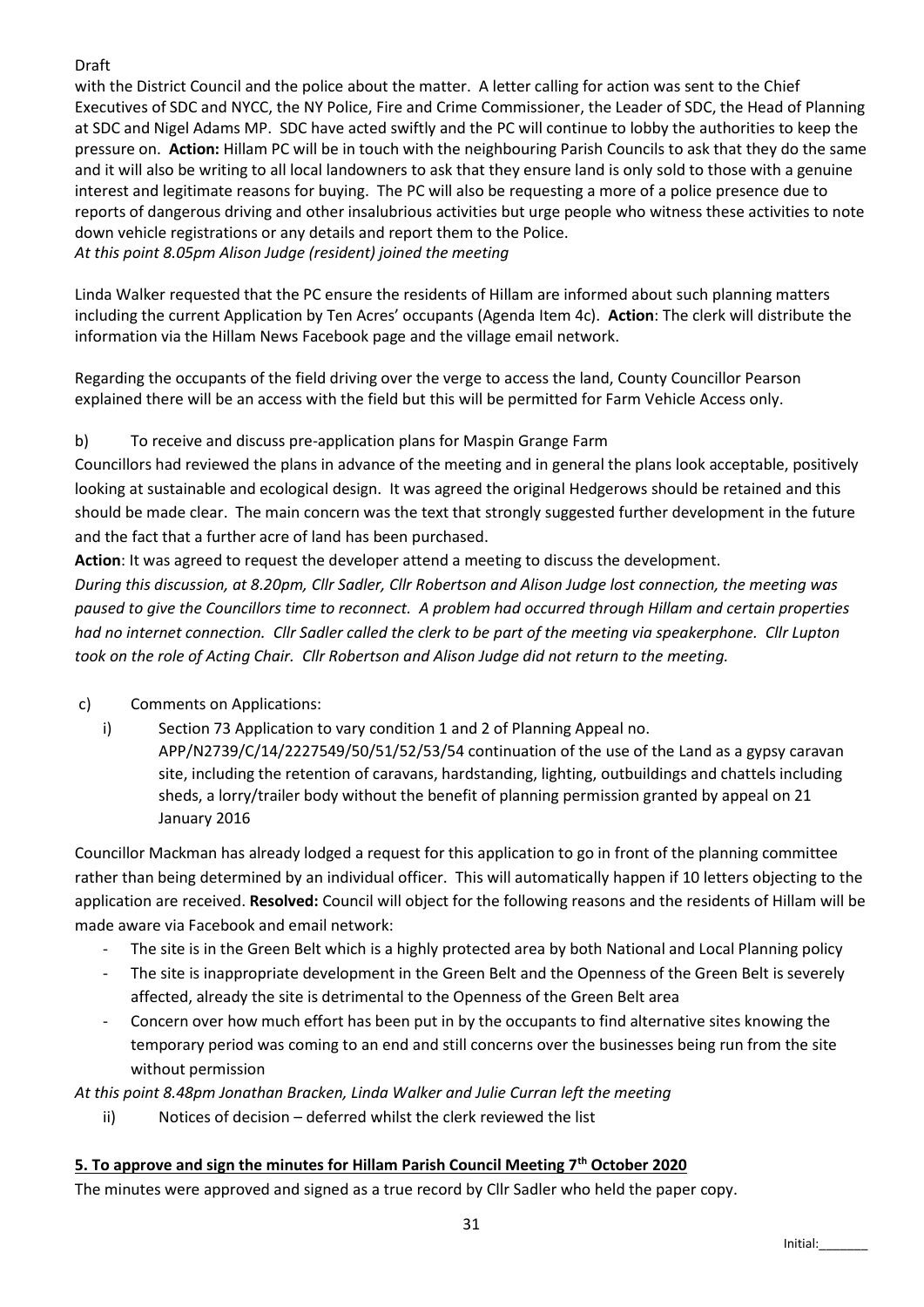# **6. To receive County, District and Parish Councillors updates on items not on the agenda**

County Councillor Pearson:

NYCC have agreed a bid to be submitted for consideration with regards to the move to a unitary authority. The bid is a proposal for a Single Unitary Council for the whole of North Yorkshire with the exception of York City Council which will continue as a Unitary Council in its own right.

District Councillor Mackman:

- SDC will be discussing its proposal for North Yorkshire to be divided into an East and West Unitary Councils at the next Full Council meeting.
- The Appeal from Woodyfuel in Birkin has been dismissed apparently mainly down to the access issues and the damage being caused to the highways. Cllr Sadler reported the current pot hole problems, made worse by the increased HGV activity on Austfield Lane, to Cllr Pearson.

## Councillor Tuddenham:

- Joint Burial Committee is working towards changes to ensure it is operating in line with the Good Practice and the updated Financial Regulations. A bank account will be set up by Monk Fryston Parish Council, who will be the lead overseeing Council to which the Joint Burial Committee will now be a part of. The signatories of the account will be the existing signatories for the Joint Burial Committee, not Monk Fryston Parish Councillors. Audit will go ahead as usual and all assets will be apportioned based on the split percentage of residents according to the precept.

## **4c) ii) Notices of decision**

There were no other Notices of decision other than the Woodyfuel Ltd Appeal

The dismissal of this appeal is thought to be excellent news for the people in Hillam and will result in the reduction of HGV traffic through the village, this traffic had been putting pedestrians in increased danger and damaging the road surfaces to the point where the edges had crumbled and disintegrated, narrowing the road further. The news is to be distributed via the Facebook page and village email network.

### **7. To receive the Clerk's report**

- Lights 38 and 24 reported as faulty
- Betteras Hill footpath to Hillam Lane entrance path laid by Core Groundworks and NYCC have had the owner cut back the hedges. Core Groundworks also laid new pavers leading to the footbridge at the path to Monk Fryston.
- Ring Tree electrics are out, the tree was pruned on Sunday and the guy ropes were installed on Monday. Electrics will be going back in no later than 24<sup>th</sup> November. Invoices all included in this month's finance.
- Zoom annual subscription purchased, included in this month's finance.
- Community buildings sustainability project presentation next month.
- One person interested in the vacancy no formal application yet.
- Community Speed Watch email received against the project.

# **8.To approve the NALC pay award for the clerk and discuss and decide if additional hours should be approved temporarily**

Cllr Sadler proposed and Cllr Tuddenham seconded that the pay award should be implemented. Resolved: All in favour – motion carried. Cllr Sadler will contact the payroll team. The hours will remain the same for the time being but can be reviewed should the workload increase on a regular basis.

### **9.To report any Village Maintenance matters to the clerk**